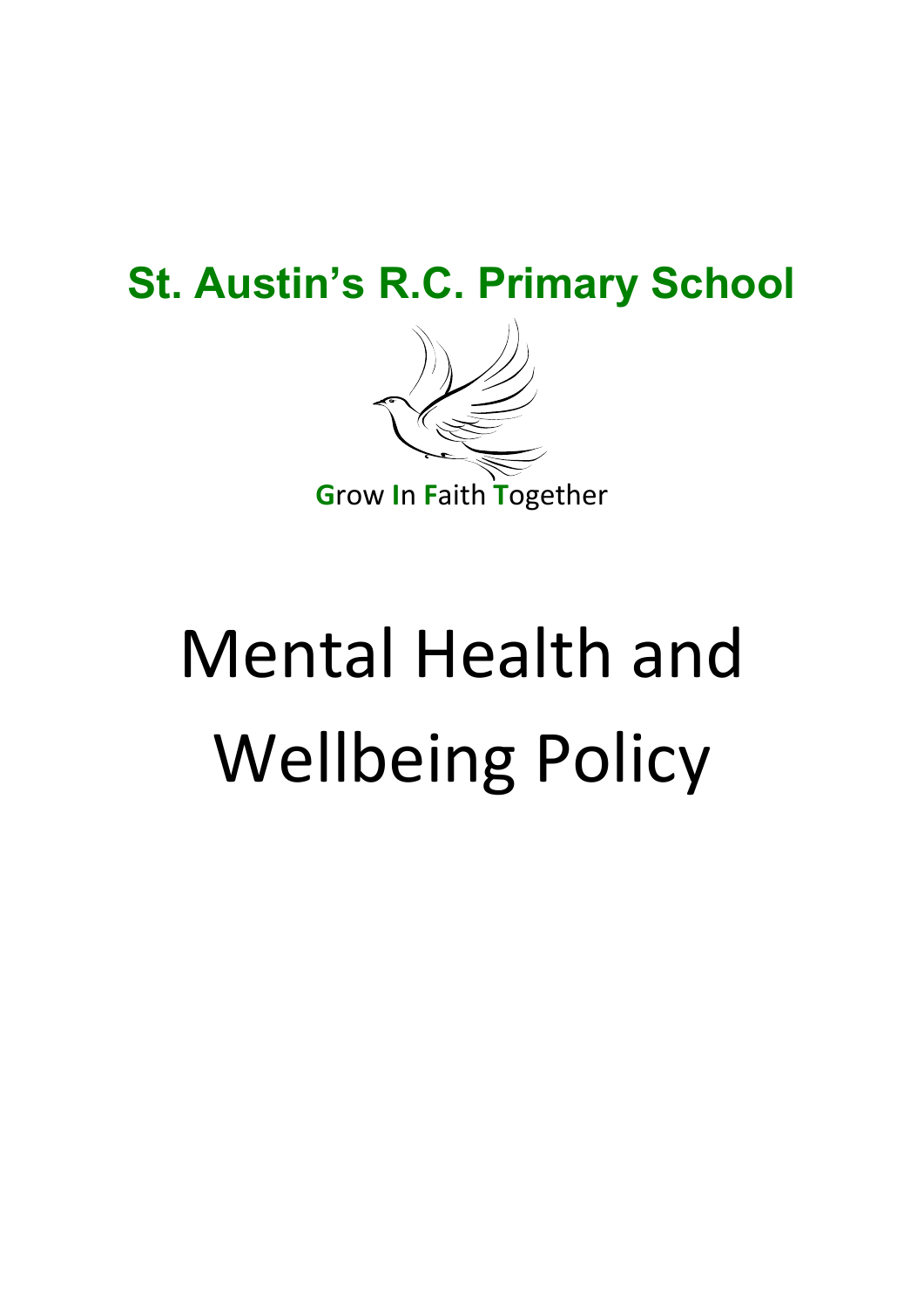#### **Mission statement:**

St Austin's is like a star where the light inside each one of us shines brightly. As a team, we support, value and respect each other. As a family, we use our talents to be the best that we can be, following the path of Jesus as we;

Grow in Faith Together

#### **Defining mental health**

Mental Health is "the emotional and spiritual resilience which enables us to enjoy life and survive pain, suffering and disappointment. It is a positive sense of wellbeing and an underlying belief in our and others dignity and worth. It is influenced by our experience and our genetic inheritance." (World Health Organisation)

Mental health can affect any pupil directly or indirectly and the effects can be long or short term. Mental health affects all aspects of life and behaviour.

#### **Who is covered by this policy?**

This policy applies to all pupils who attend, and all staff who work at St Austin's R.C. Primary School, irrespective of role. This policy encourages the mental health and wellbeing for all staff and children.

#### **Context and Rationale**

All children and young people have the right to be educated in an environment that supports and promotes positive mental health for everybody. All adults have the right to work in an environment that supports and promotes positive mental health for everybody.

Mental Health and Wellbeing promotes school success and improvements by:

- Promoting positive mental and emotional wellbeing by providing information and support.
- Creating a shared understanding of all aspects of mental health.
- Enabling those with mental health related issues to self-disclose and seek support in a safe confidential manner.
- Offering guidance and strategies to support pupils and staff to be mentally healthy.
- Creating a culture to support and maintain positive mental health and wellbeing.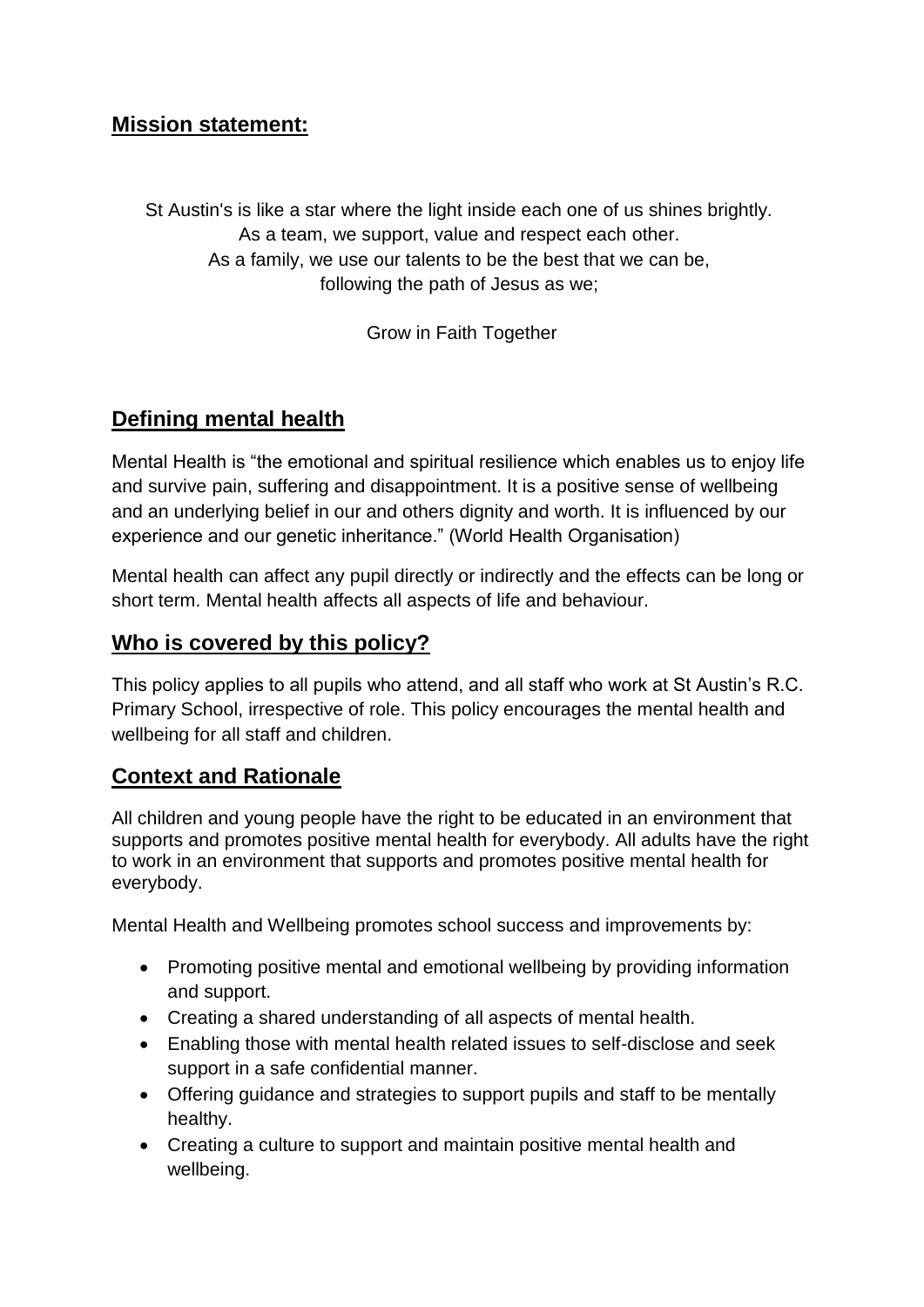# **Aims of the policy**

The purpose of this policy is to have:

#### **General**

 Resilient, happier and more motivated pupils and staff who get more out of life.

#### Teaching and Learning

- Pupils who are more engaged in the learning process.
- Pupils who can concentrate and learn better.
- Improved standards in all subjects.
- Improved attainment.
- More effective teaching.
- Parents and carers who are more involved in school life and learning.

#### Behaviour and Attendance

- Pupils with high confidence and self-esteem.
- Pupils who have a say in what happens at school.
- More engaged learners.
- Good concentration, behaviour and attendance.
- Positive peer relationships.

#### Staff Confidence and Development

- High morale.
- Staff with high wellbeing leading to lower absenteeism.
- Stable, content and consistent workforce.
- Positive and effective relationships with pupils.

#### **Policy statement**

St Austin's R.C. Primary School is committed to promoting the mental health and emotional wellbeing of pupils and staff. In order to do so the school will:

#### Promoting Mental Health and Wellbeing (Prevention)

 Encourage and support the whole school community to be positive in its approach to mental health wellbeing.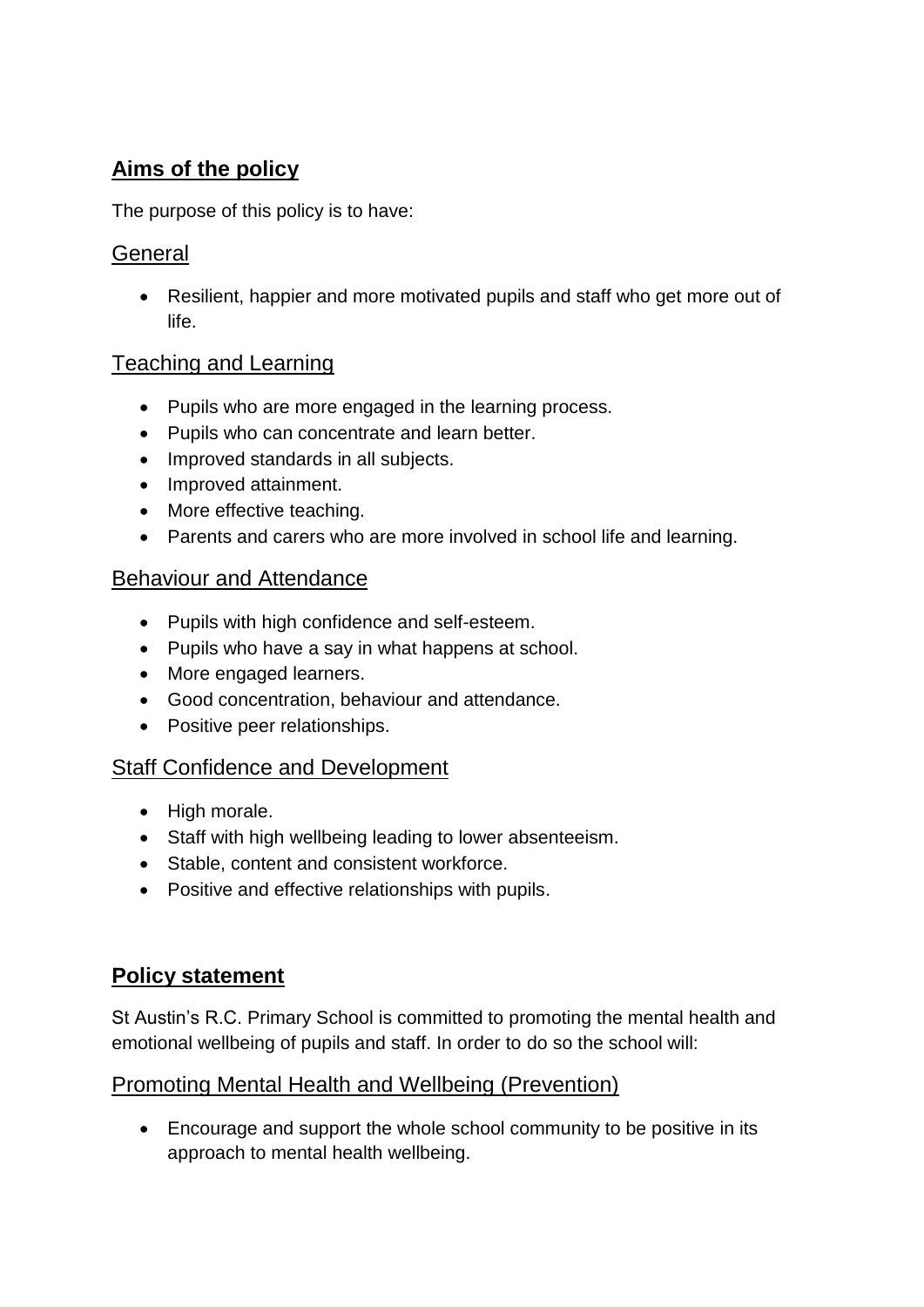- Promote knowledge and understanding of both internal and external support services.
- Provide guidance and support to all those connected with the organisation to help them develop confidence in their ability to manage mental health and emotional wellbeing.
- Provide appropriate training and information to staff on mental health and emotional wellbeing.
- Have a named Resilience and Wellbeing Champion responsible for the coordination and delivery of the school's mental health and emotional wellbeing strategy, as well as acting as the contact point.
- Seek to integrate mental health and emotional support across the curriculum.
- Keep this policy under review and make changes when legislation and best practice requires.

#### Addressing Needs (mechanisms to support children and staff)

- Promote a culture which supports and encourages self-disclosure.
- Provide a framework for responding appropriately to mental health wellbeing.
- Recognise that staff have the responsibility to alert others to potential and actual indicators of mental health needs, and to take this action whenever necessary, via their line manager or the Senior Leadership Team.
- Co-operate with other organisations involved in the delivery of mental health and emotional support services.
- Observe the principles of confidentiality and data protection in respect of mental health and emotional wellbeing.

#### **Roles and Responsibilities**

All staff will actively support, contribute to and be involved in the promotion of good health and wellbeing, participating in staff development when the opportunities arise.

The PSHE Co-ordinator alongside the Senior Leadership Team will have responsibility for reviewing and playing a supportive role in all health promoting initiatives within the school.

# **Working in partnership with parents**

At St Austin's we understand and value the need to work closely with parents and carers to ensure that the school's health initiatives meet the needs of our pupils. We value the important contribution made by parents and appreciate the need to engage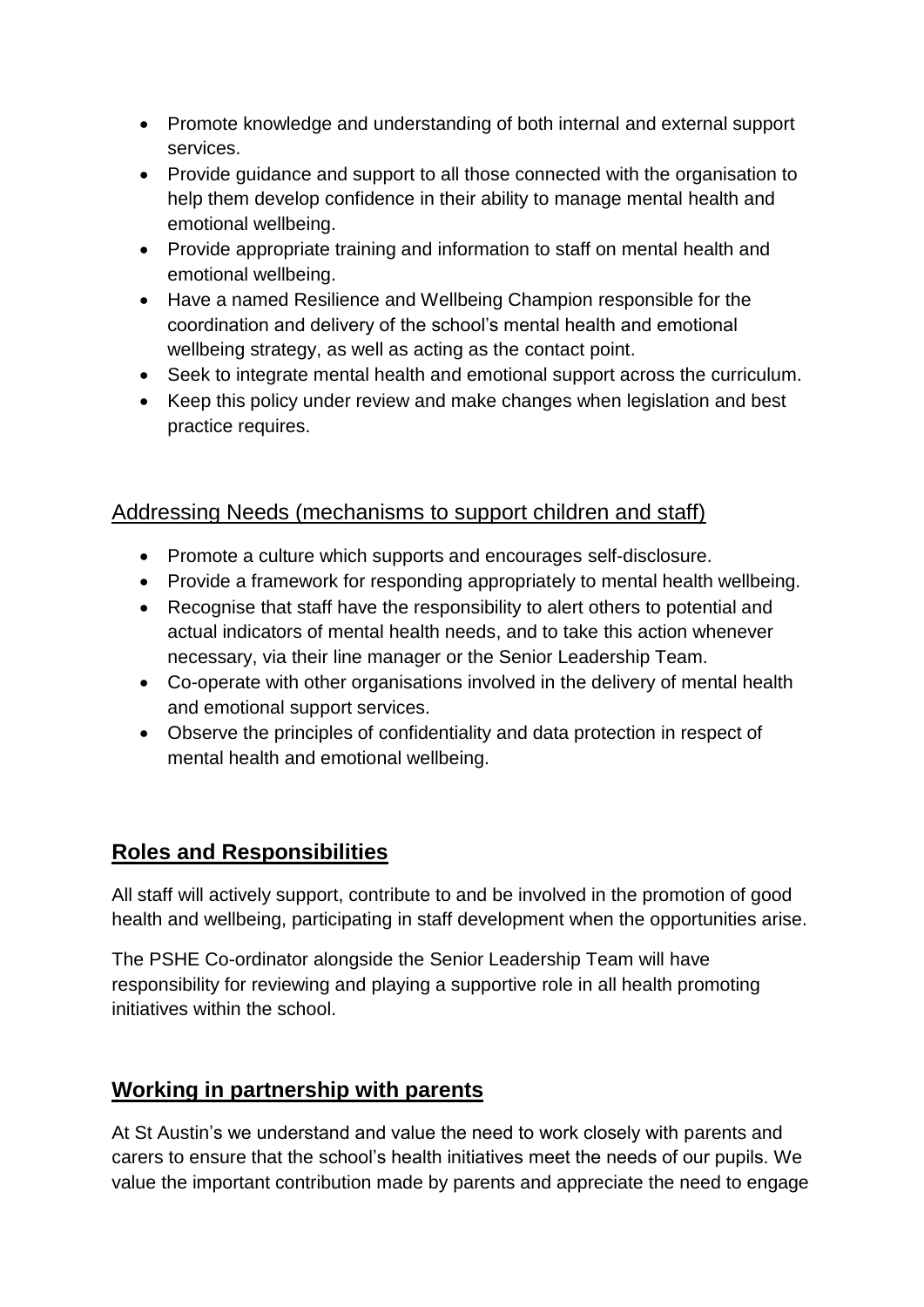parents and families in improving the health of the children. We seek to establish and maintain strong positive links with both the parents and the community. We will continue to keep parents and carers informed through: letters, newsletters, the school website and information meetings.

### **Working in partnership with other agencies and specialist services**

St Austin's makes extensive use of specialist services in supporting the learning, social, emotional and behavioural needs of individuals. We actively seek the expertise of other specialist agencies such as Child and Adolescent Mental Health Services (Camhs), social workers, Barnardo's, the British Red Cross, School Nursing Service and the Educational Psychology service amongst others.

# **CPD**

In accordance with other school policies, staff at St Austin's are encouraged to seek professional development in all areas of the curriculum; this includes CPD relating to mental health and wellbeing.

# **Useful links for parents and carers**

Useful information about services available to you and your child can be found in the following places:

<https://www.sthelens.gov.uk/schools-education/sen-the-local-offer/health-wellbeing/>

<https://www.sthelens.gov.uk/schools-education/sen-the-local-offer/leisure-activities/>

<https://www.sthelens.gov.uk/public-health-and-wellbeing/>

<http://www.sthelensgateway.info/about-us/> (this website has useful information about the Child and Adolescent Mental Health Services [Camhs] as well as Barnardo's counselling services)

<http://www.bridgewater.nhs.uk/haltonsthelens/wellbeingservice/>

<http://www.nwbh.nhs.uk/school-nursing-st-helens>

You may also wish to contact:

St Helens Gateway, The Milllennium Centre, Corporation Street, St Helens, WA10 1HJ, 01744 740803